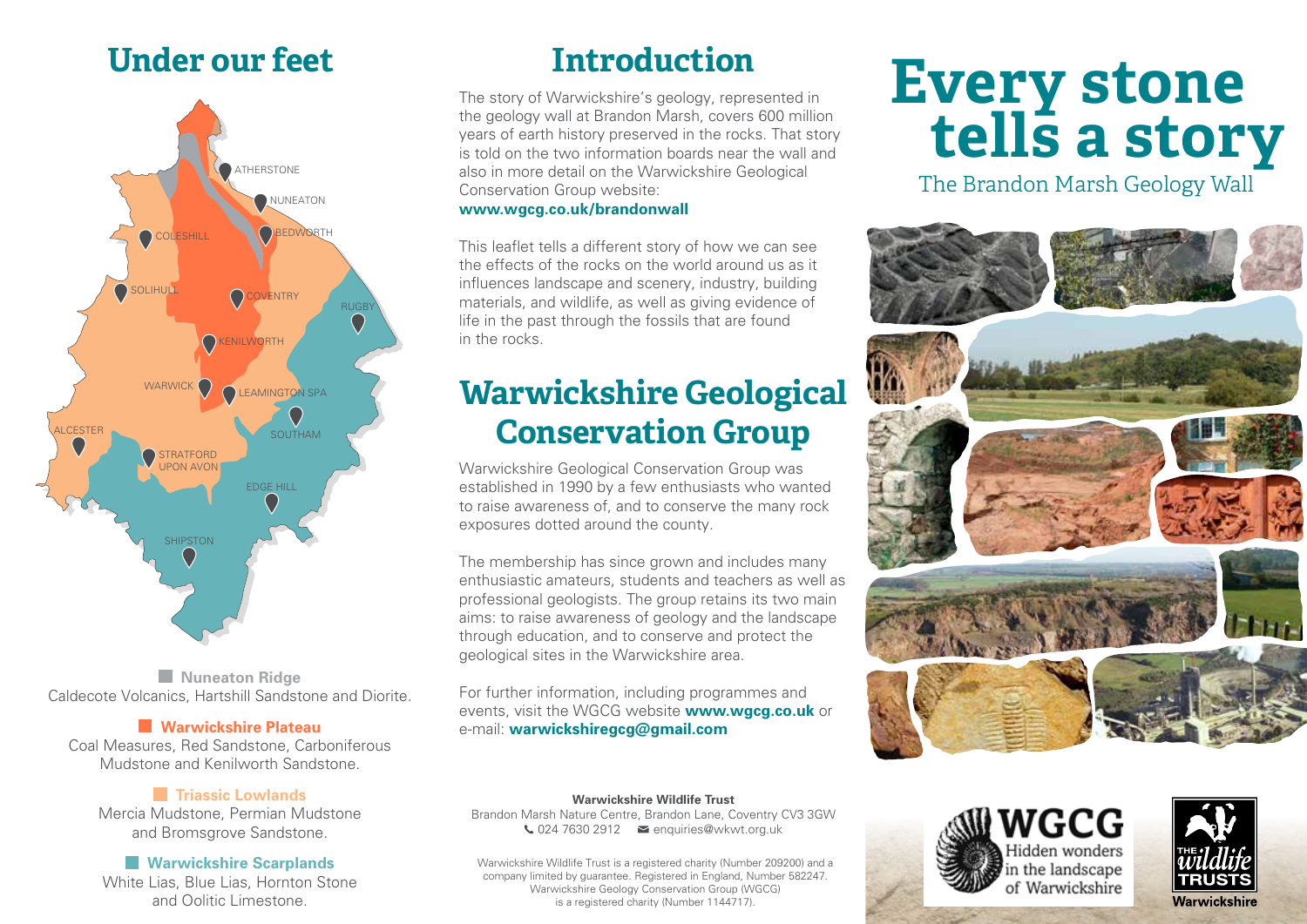## **Geology and the story of life**

**Fossils in rocks record the evolution of life over the millions of years represented by the Brandon Geology Wall.**



Trace fossil dating from the Cambrian period © Brian Ellis 2017

The earliest evidence of life in Warwickshire is found on the **Nuneaton Ridge**. Here are trails made by soft-bodied creatures burrowing in the mud at the bottom of Cambrian seas 500 million years ago.



Trilobite from Purley Quarry © Alan Cooke

The fossils of the earliest hard bodied animals are also found in the ancient rocks of the **Nuneaton Ridge**. These include trilobites which lived near the Cambrian sea bed and scavenged either for food floating by, or by attacking other creatures.



Leaf print © Hugh Jones 2017

By 300 million years ago in the Carboniferous Period life flourished on land. Equatorial forests decayed to form coal seams in the **Coal Measures** of the **Warwickshire Plateau** but fossil leaves and tree trunks have also been preserved.



Rhyncosaur skull © Warwickshire County Council 2017

Rhyncosaurs were reptiles about 50cm long living in the desert of the Triassic Period about 240 million years ago. They lived in damper areas and ate tough marsh plants using their large, sharp teeth. This fossil was found in the **Bromsgrove Sandstone** at Coton End quarry in Warwick.



Harbury ichthyosau © Warwickshire County Council 2017

Icthyosaurs were one of the large predators of the Jurassic seas about 205 million years ago.

This specimen was found in a **White Lias** quarry at Harbury on the **Warwickshire Scarplands**. You can see its four paddles, its squashed rib cage and its long tail used to give extra speed when hunting.



Occasionally, fallen trees do not decay and are preserved as fossils. The black marks in this fossilised tree trunk are mudfilled holes created by wood boring animals.

## **Geology and wildlife**

**Different rocks have different mixtures of minerals and weather to produce different soils. This affects the plants which can grow in a particular area. This in turn affects the type of fauna present so plants and animals are often an indicator of the underlying geology.**

**Claybrooks Marsh is a Warwickshire Wildlife Trust reserve on the remains of the spoil heap of Binley Colliery in Coventry. A variety of species has** 

**developed on the dumped shales since the spoil heap was levelled in the late 1960s. You might be lucky to find some Coal Measure fossils in the spoil.** 

**The Warwickshire Scarplands in the south of the county support species such as the rare small blue butterfly. Its caterpillars feed on kidney vetch, a plant that only grows where the underlying Blue Lias is exposed by quarrying and railway cuttings in and around Southam.**







A small blue butterfly feeding on the flowers of kidney vetch © Steven Cheshire (WWT) 2017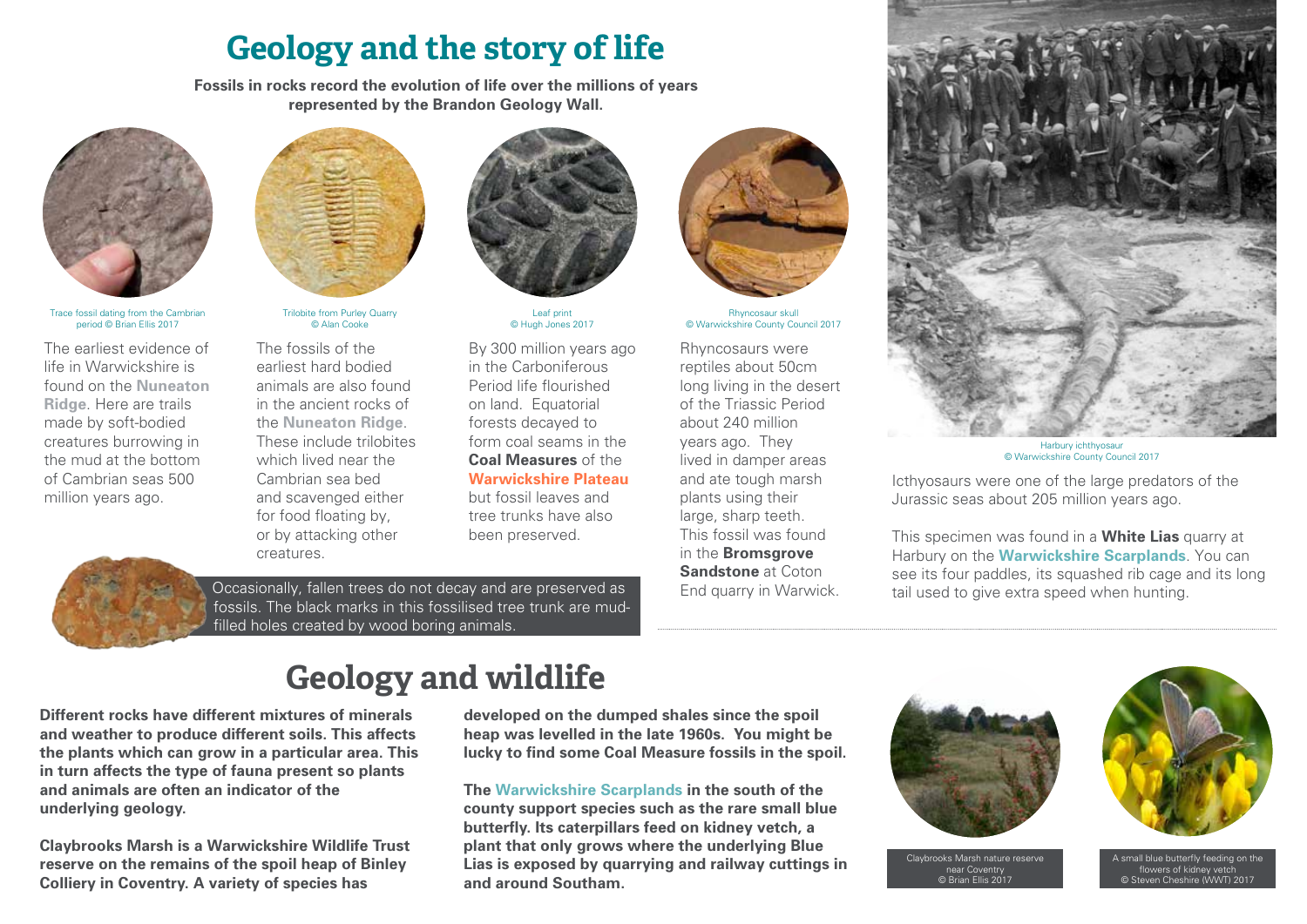## **Geology and buildings**

**Before transporting materials became easier with the improvement of roads and the building of canals and railways in the 18th and 19th centuries, stone for building came from locally available rocks.**





Cottages in Warmington village © Brian Ellis 2017

These cottages and the church at Warmington on the **Warwickshire Scarplands** are built from **Hornton Stone**, a gritty limestone containing a lot of iron which gives the stone its rich orange-brown colour.



Abbotsford © Brian Ellis 2017

Abbotsford, overlooking the Market Place in Warwick, is a highly decorative and imposing prestige house built in 1714 using **Bromsgrove Sandstone** from the **Triassic Lowlands**.



**churches and prestige buildings.**

**We can see this most obviously in the older parts of towns and villages, especially in old cottages,** 

Hartshill Castle © Hugh Jones 2017

Hartshill village lies on the **Nuneaton Ridge** and its castle was founded by the Normans in the 12th century. The castle was built using **Hartshill Sandstone**, a very hard rock which is difficult to work.



Coventry Old Cathedral © Hugh Jones 2017

The old Cathedral in Coventry is built using one of the Carboniferous Red Sandstones called **Coventry Sandstone** which is found at the southern end of the **Warwickshire Plateau**.



## **Geology and scenery**

**The underlying geology has a strong effect on scenery. Generally harder rocks, which are more difficult to wear away, form higher ground while softer rocks, which wear away more easily, form** 

**lower ground. The differences in rock hardness reflect the environments in which the rocks were formed. [see Interpretation Board].**

## **Geology and industry**

**Rocks and minerals found throughout Warwickshire provide raw materials for many industries which affect our everyday lives. Quarried stone is used for buildings, coal has been a source of heat and power as well as an industrial raw material. The construction industry depends on cement from limestone and on sand and gravel. Road building uses hard rock for aggregate while softer mudstones and clays are used for making bricks and tiles.**



Daw Mill Colliery ©John Ball (WWT APC) 2017

The coal seams in the **Coal Measures** rocks of the **Warwickshire Plateau** were, for 500 years until early in the 21st century, the basis of a coal mining industry between Nuneaton and Coventry.

Daw Mill colliery near Over Whitacre was the last deep mine to be worked in Warwickshire.

The hard, grey igneous rock **diorite** is quarried at several places on the **Nuneaton Ridge**. It is Mancetter Aggregate Plant © Brian Ellis 2017

crushed to make road stone at this aggregate plant at Mancetter, near Nuneaton.